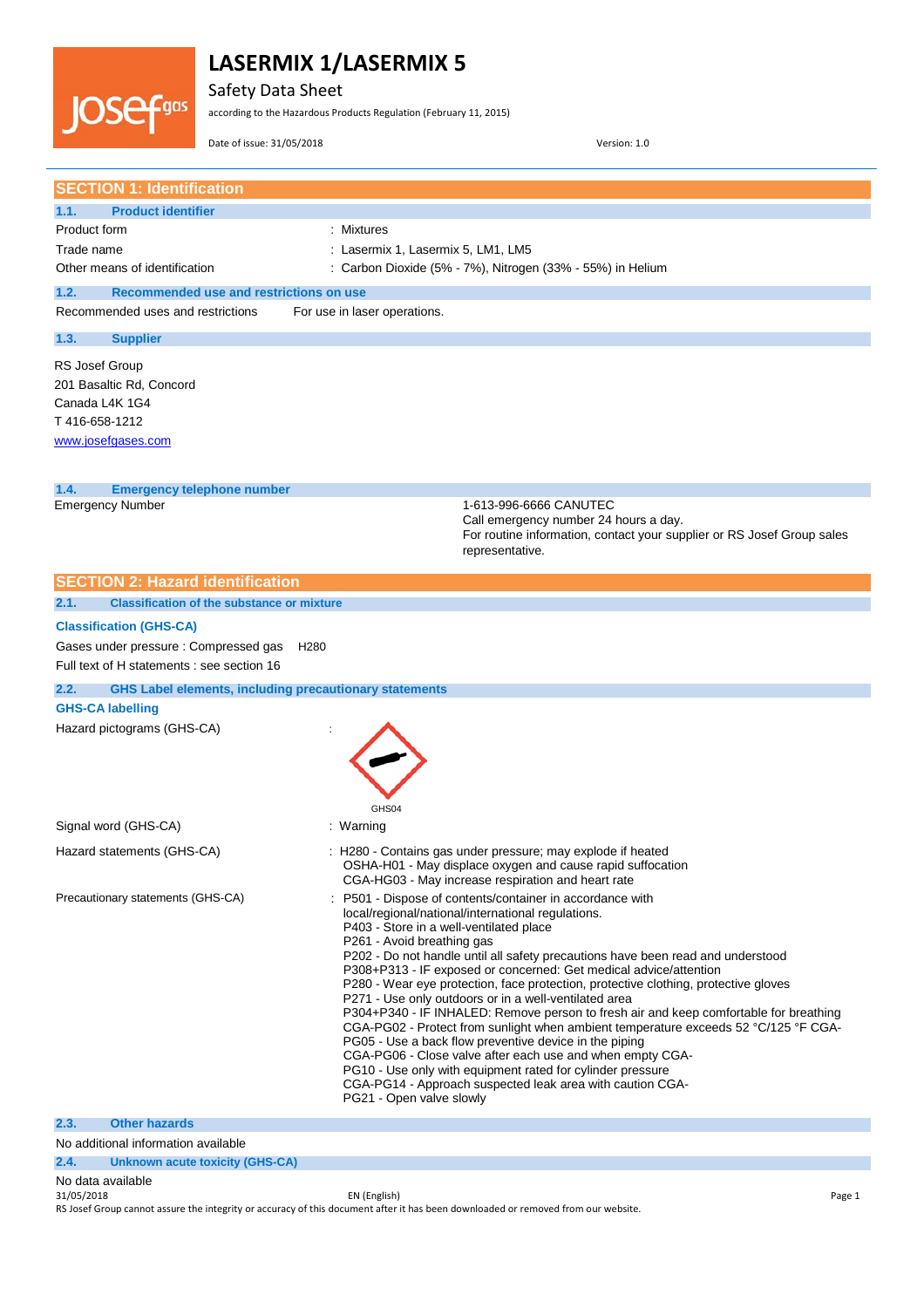

Safety Data Sheet

according to the Hazardous Products Regulation (February 11, 2015)

### **SECTION 3: Composition/information on ingredients**

### **3.1. Substances**

Fgas

### Not applicable

| 3.2.<br><b>Mixtures</b> |                                              |                           |               |                                |
|-------------------------|----------------------------------------------|---------------------------|---------------|--------------------------------|
| <b>Name</b>             | <b>Chemical name / Synonyms</b>              | <b>Product identifier</b> | $\frac{9}{6}$ | <b>Classification (GHS-CA)</b> |
| Helium (Compressed)     | Helium, compressed / Helium gas              | (CAS-No.) 7440-59-7       | 40 - 60       | Press. Gas (Comp.), H280       |
| Nitrogen                | Nitrogen gas/NITROGEN/Nitrogen<br>compressed | (CAS-No.) 7727-37-9       | $33 - 55$     | Press. Gas (Comp.), H280       |
| Carbon Dioxide          | Carbon Dioxide, CO <sub>2</sub>              | (CAS-No.) 124-38-9        | 5 - 7         | Press. Gas (Lig.), H280        |

.<br>Full text of hazard classes and H-statements : see section 16

| <b>SECTION 4: First-aid measures</b>                                    |                                                                                                                                    |
|-------------------------------------------------------------------------|------------------------------------------------------------------------------------------------------------------------------------|
| <b>Description of first aid measures</b><br>4.1.                        |                                                                                                                                    |
|                                                                         |                                                                                                                                    |
| First-aid measures after inhalation                                     | : Remove victim to fresh air and keep at rest in a position comfortable for breathing. If you feel<br>unwell, seek medical advice. |
| First-aid measures after skin contact                                   | : Adverse effects not expected from this product.                                                                                  |
| First-aid measures after eye contact                                    | : Adverse effects not expected from this product.                                                                                  |
| First-aid measures after ingestion                                      | : Ingestion is not considered a potential route of exposure.                                                                       |
| 4.2.<br>Most important symptoms and effects (acute and delayed)         |                                                                                                                                    |
| Symptoms/effects after inhalation                                       | : May displace oxygen and cause rapid suffocation. May increase respiration and heart rate.                                        |
| Symptoms/effects after skin contact                                     | : Adverse effects not expected from this product.                                                                                  |
| Symptoms/effects after eye contact                                      | : Adverse effects not expected from this product.                                                                                  |
| Symptoms/effects after ingestion                                        | : Ingestion is not considered a potential route of exposure.                                                                       |
| Symptoms/effects upon<br>intravenous administration                     | $\therefore$ Not known.                                                                                                            |
| Chronic symptoms                                                        | : Adverse effects not expected from this product.                                                                                  |
| 4.3.<br>Immediate medical attention and special treatment, if necessary |                                                                                                                                    |

Other medical advice or treatment : If you feel unwell, seek medical advice. If breathing is difficult, give oxygen.

|                         | <b>SECTION 5: Fire-fighting measures</b>                               |                                                                                                                                                                                                                                                              |
|-------------------------|------------------------------------------------------------------------|--------------------------------------------------------------------------------------------------------------------------------------------------------------------------------------------------------------------------------------------------------------|
| 5.1.                    | Suitable extinguishing media                                           |                                                                                                                                                                                                                                                              |
|                         | Suitable extinguishing media                                           | : Use extinguishing media appropriate for surrounding fire.                                                                                                                                                                                                  |
| 5.2.                    | Unsuitable extinguishing media                                         |                                                                                                                                                                                                                                                              |
|                         | Unsuitable extinguishing media                                         | : Do not use water jet to extinguish.                                                                                                                                                                                                                        |
| 5.3.                    | Specific hazards arising from the hazardous product                    |                                                                                                                                                                                                                                                              |
| Fire hazard             |                                                                        | : The product is not flammable.                                                                                                                                                                                                                              |
| <b>Explosion hazard</b> |                                                                        | : Product is not explosive. Heat may build pressure, rupturing closed containers, spreading fire<br>and increasing risk of burns and injuries.                                                                                                               |
|                         | Hazardous combustion products                                          | : None                                                                                                                                                                                                                                                       |
| 5.4.                    | Special protective equipment and precautions for fire-fighters         |                                                                                                                                                                                                                                                              |
|                         | Firefighting instructions                                              | : In case of fire: Evacuate area. Fight fire remotely due to the risk of explosion. Exposure to fire<br>may cause containers to rupture/explode. Use water spray or fog for cooling exposed<br>containers. Exercise caution when fighting any chemical fire. |
|                         | Protection during firefighting                                         | Standard protective clothing and equipment (e.g. Self Contained Breathing Apparatus) for fire<br>fighters. Do not enter fire area without proper protective equipment, including respiratory<br>protection.                                                  |
|                         | <b>SECTION 6: Accidental release measures</b>                          |                                                                                                                                                                                                                                                              |
| 6.1.                    |                                                                        | Personal precautions, protective equipment and emergency procedures                                                                                                                                                                                          |
|                         | General measures                                                       | : Ensure adequate ventilation.                                                                                                                                                                                                                               |
|                         | Personal Precautions, Protective Equipment<br>and Emergency Procedures | EVACUATE ALL PERSONNEL FROM AFFECTED AREA. Use appropriate protective<br>equipment. If leak is on user's equipment, be certain to purge piping before attempting repairs.<br>If leak is on a container or container valve contact RS Josef Group.            |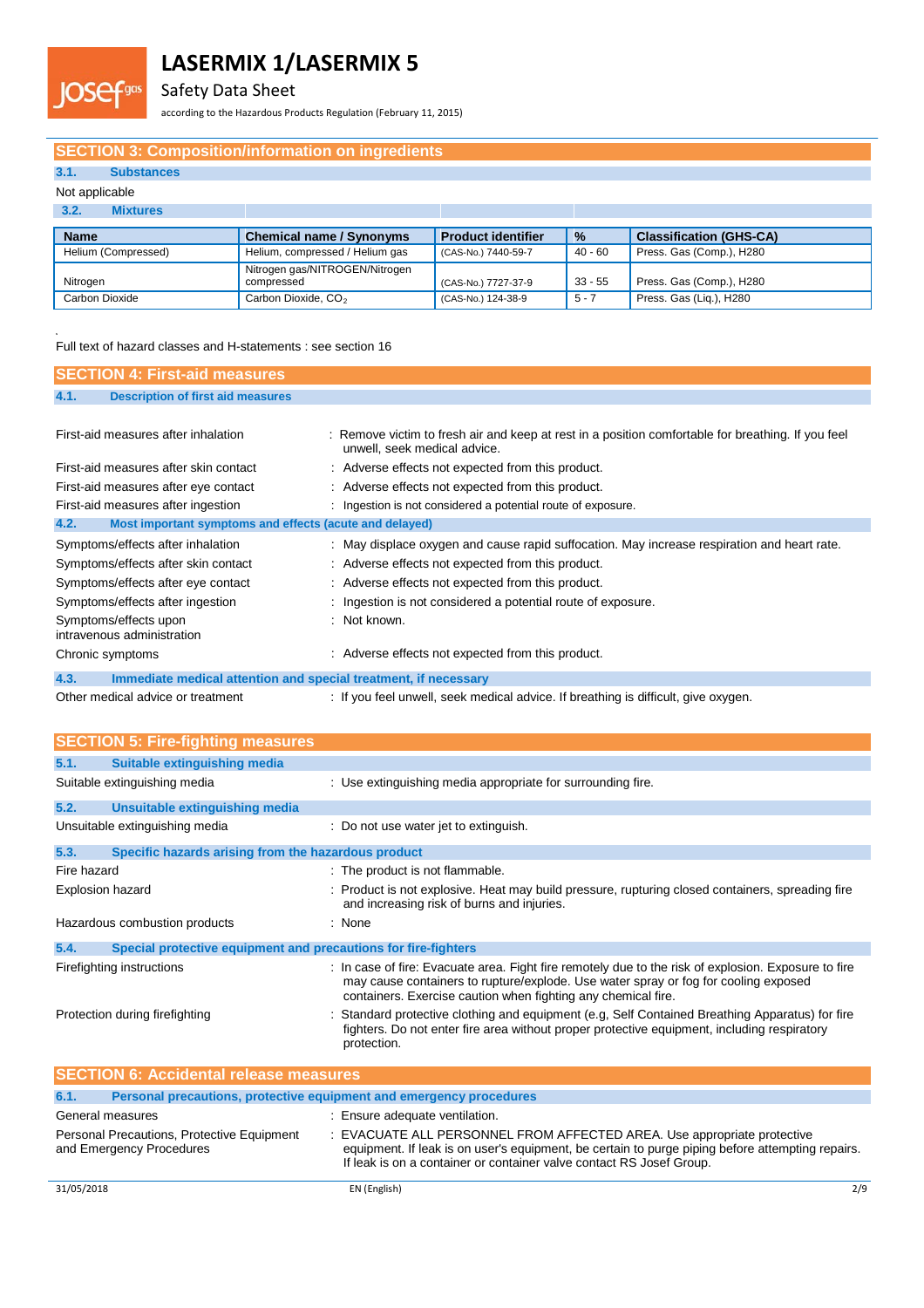Safety Data Sheet

**OSefgas** 

according to the Hazardous Products Regulation (February 11, 2015)

| 6.2.<br>Methods and materials for containment and cleaning up                       |                                                                                                                                                                                                              |
|-------------------------------------------------------------------------------------|--------------------------------------------------------------------------------------------------------------------------------------------------------------------------------------------------------------|
| For containment                                                                     | : Try to stop release if without risk.                                                                                                                                                                       |
| Methods for cleaning up                                                             | : Dispose of contents/container in accordance with local/regional/national/international<br>regulations.                                                                                                     |
| 6.3.<br><b>Reference to other sections</b>                                          |                                                                                                                                                                                                              |
| For further information refer to section 8: "Exposure controls/personal protection" |                                                                                                                                                                                                              |
| <b>SECTION 7: Handling and storage</b>                                              |                                                                                                                                                                                                              |
| <b>Precautions for safe handling</b><br>7.1.                                        |                                                                                                                                                                                                              |
| Precautions for safe handling                                                       | : Do not handle until all safety precautions have been read and understood. Use only outdoors or<br>in a well-ventilated area.                                                                               |
| Hygiene measures                                                                    | : Do not eat, drink or smoke when using this product.                                                                                                                                                        |
| Additional hazards when processed                                                   | : Pressurized container: Do not pierce or burn, even after use. Use only with equipment rated for<br>cylinder pressure. Close valve after each use and when empty.                                           |
| Conditions for safe storage, including any incompatibilities<br>7.2.                |                                                                                                                                                                                                              |
| Technical measures                                                                  | : Comply with applicable regulations.                                                                                                                                                                        |
| Storage conditions                                                                  | Do not expose to temperatures exceeding 52 °C/ 125 °F. Keep container closed when not in<br>use. Protect cylinders from physical damage; do not drag, roll, slide or drop. Store in well<br>ventilated area. |
| Incompatible products                                                               | : None known.                                                                                                                                                                                                |
| Incompatible materials                                                              | : None known.                                                                                                                                                                                                |

### **SECTION 8: Exposure controls/personal protection**

### **8.1. Control parameters**

| Carbon Dioxide (124-38-9)    |                                     |                         |
|------------------------------|-------------------------------------|-------------------------|
| <b>USA - ACGIH</b>           | ACGIH TWA (ppm)                     | 5000 ppm                |
| <b>USA - ACGIH</b>           | ACGIH STEL (ppm)                    | 30000 ppm               |
| USA - OSHA                   | OSHA PEL (TWA) (mg/m <sup>3</sup> ) | 9000 mg/m <sup>3</sup>  |
| USA - OSHA                   | OSHA PEL (TWA) (ppm)                | 5000 ppm                |
| Canada (Quebec)              | VECD (mg/m <sup>3</sup> )           | 54000 mg/m <sup>3</sup> |
| Canada (Quebec)              | VECD (ppm)                          | 30000 ppm               |
| Canada (Quebec)              | $VEMP$ (mg/m <sup>3</sup> )         | 9000 mg/m <sup>3</sup>  |
| Canada (Quebec)              | VEMP (ppm)                          | 5000 ppm                |
| Alberta                      | OEL STEL (mg/m <sup>3</sup> )       | 54000 mg/m <sup>3</sup> |
| Alberta                      | OEL STEL (ppm)                      | 30000 ppm               |
| Alberta                      | OEL TWA (mg/m <sup>3</sup> )        | 9000 mg/m <sup>3</sup>  |
| Alberta                      | OEL TWA (ppm)                       | 5000 ppm                |
| <b>British Columbia</b>      | OEL STEL (ppm)                      | 15000 ppm               |
| <b>British Columbia</b>      | OEL TWA (ppm)                       | 5000 ppm                |
| Manitoba                     | OEL STEL (ppm)                      | 30000 ppm               |
| Manitoba                     | OEL TWA (ppm)                       | 5000 ppm                |
| <b>New Brunswick</b>         | OEL STEL (mg/m <sup>3</sup> )       | 54000 mg/m <sup>3</sup> |
| <b>New Brunswick</b>         | OEL STEL (ppm)                      | 30000 ppm               |
| <b>New Brunswick</b>         | OEL TWA (mg/m <sup>3</sup> )        | 9000 mg/m <sup>3</sup>  |
| <b>New Brunswick</b>         | OEL TWA (ppm)                       | 5000 ppm                |
| New Foundland & Labrador     | OEL STEL (ppm)                      | 30000 ppm               |
| New Foundland & Labrador     | OEL TWA (ppm)                       | 5000 ppm                |
| Nova Scotia                  | OEL STEL (ppm)                      | 30000 ppm               |
| Nova Scotia                  | OEL TWA (ppm)                       | 5000 ppm                |
| Nunavut                      | OEL STEL (ppm)                      | 30000 ppm               |
| Nunavut                      | OEL TWA (ppm)                       | 5000 ppm                |
| <b>Northwest Territories</b> | OEL STEL (ppm)                      | 30000 ppm               |
| 31/05/2018                   | EN (English)                        | 3/9                     |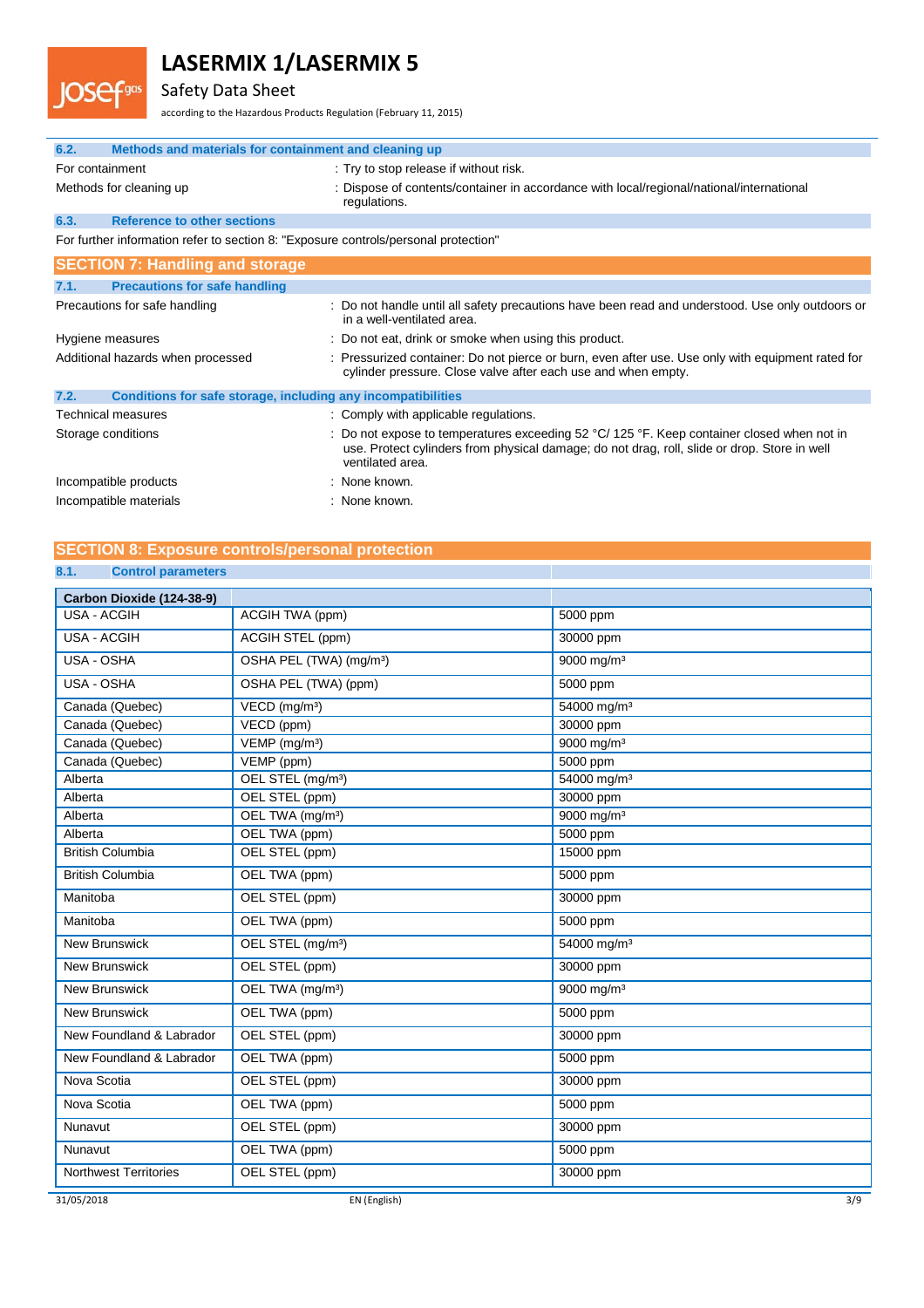### Safety Data Sheet

according to the Hazardous Products Regulation (February 11, 2015)

| Carbon Dioxide (124-38-9)                       |                               |                         |
|-------------------------------------------------|-------------------------------|-------------------------|
| <b>Northwest Territories</b>                    | OEL TWA (ppm)                 | 5000 ppm                |
| Ontario                                         | OEL STEL (ppm)                | 30000 ppm               |
| Ontario                                         | OEL TWA (ppm)                 | 5000 ppm                |
| Prince Edward Island                            | OEL STEL (ppm)                | 30000 ppm               |
| Prince Edward Island                            | OEL TWA (ppm)                 | 5000 ppm                |
| Saskatchewan                                    | OEL STEL (ppm)                | 30000 ppm               |
| Saskatchewan                                    | OEL TWA (ppm)                 | 5000 ppm                |
| Yukon                                           | OEL STEL (mg/m <sup>3</sup> ) | 27000 mg/m <sup>3</sup> |
| Yukon                                           | OEL STEL (ppm)                | 15000 ppm               |
| Yukon                                           | OEL TWA (mg/m <sup>3</sup> )  | 9000 mg/m <sup>3</sup>  |
| Yukon                                           | OEL TWA (ppm)                 | 5000 ppm                |
| <b>Appropriate engineering controls</b><br>8.2. |                               |                         |

Appropriate engineering controls : Ensure exposure is below occupational exposure limits (where available). Provide adequate general and local exhaust ventilation. Systems under pressure should be regularly checked for leakages. Oxygen detectors should be used when asphyxiating gases may be released. Consider the use of a work permit system e.g. for maintenance activities. Environmental exposure controls : Refer to local regulations for restriction of emissions to the atmosphere. See section 13 for

specific methods for waste gas treatment.

**8.3. Individual protection measures/Personal protective equipment**

#### **Personal protective equipment:**

Gloves. Safety glasses. Protective clothing. Safety shoes.

#### **Hand protection:**

Wear working gloves when handling gas containers.

#### **Eye protection:**

Wear safety glasses with side shields.

#### **Skin and body protection:**

Wear suitable protective clothing, e.g. lab coats, coveralls or flame resistant clothing.

### **Respiratory protection:**

None necessary during routine operations. See Sections 5 & 6



#### **Thermal hazard protection:**

None necessary during routine operations.

#### **Other information:**

Wear safety shoes while handling containers.

| <b>SECTION 9: Physical and chemical properties</b>            |                         |
|---------------------------------------------------------------|-------------------------|
| 9.1.<br>Information on basic physical and chemical properties |                         |
| Physical state                                                | : Gas                   |
| Appearance                                                    | : Clear, colorless gas. |
| Colour                                                        | : Colourless            |
| Odour                                                         | : Odourless             |
| Odour threshold                                               | : No data available     |
| pH                                                            | : No data available     |
| Relative evaporation rate (butylacetate=1)                    | : No data available     |
|                                                               |                         |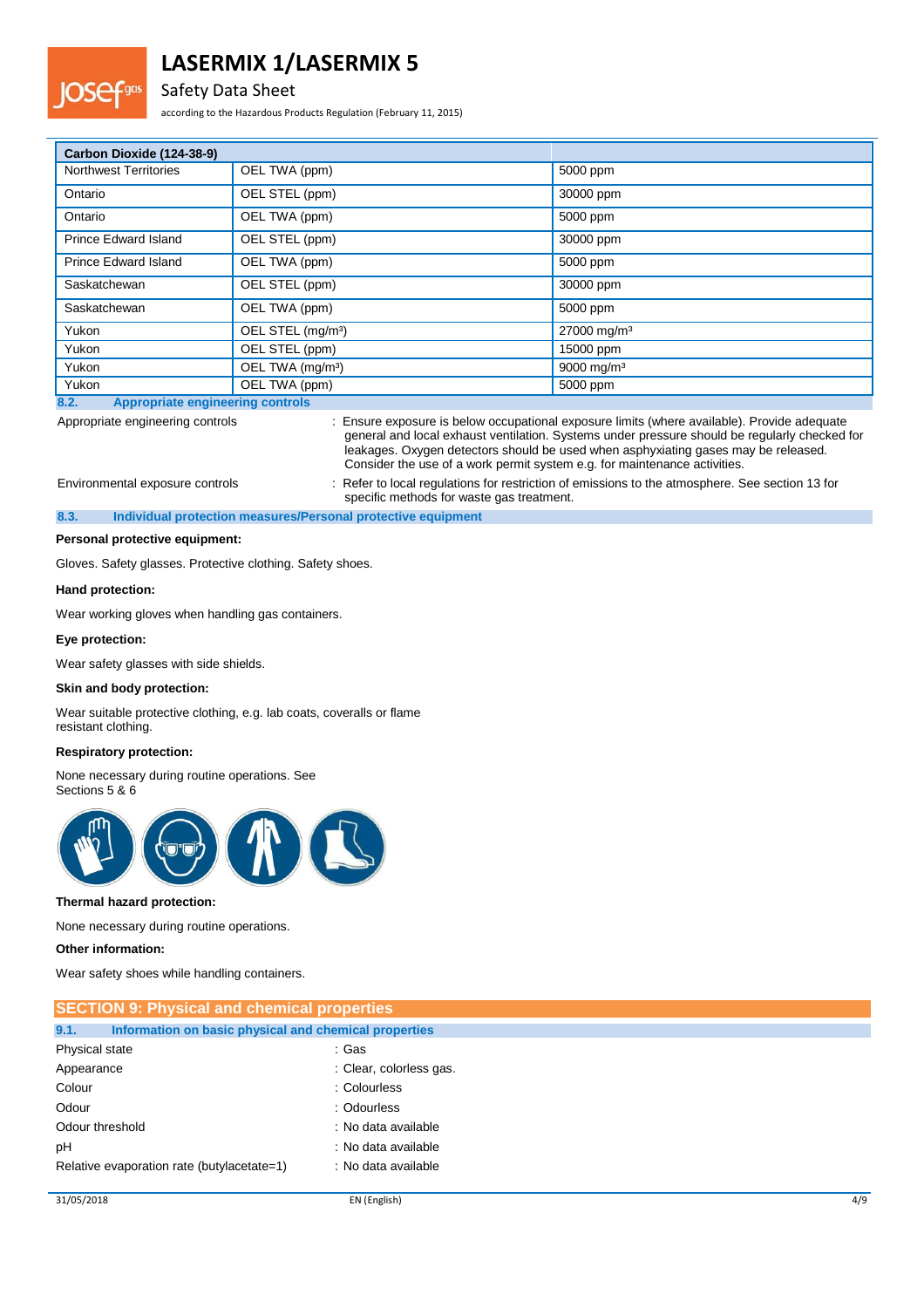## Safety Data Sheet

**JOSefgas** 

according to the Hazardous Products Regulation (February 11, 2015)

| Relative evaporation rate (ether=1) | : No data available                   |
|-------------------------------------|---------------------------------------|
| Melting point                       | : No data available                   |
| Freezing point                      | : No data available                   |
| Boiling point                       | : No data available                   |
| Flash point                         | : Not applicable (non-flammable gas)  |
| Auto-ignition temperature           | : No data available                   |
| Decomposition temperature           | : No data available                   |
| Flammability (solid, gas)           | $:$ See Section 2.1 and 2.2           |
| Vapour pressure                     | : No data available                   |
| Vapour pressure at 50 °C            | : No data available                   |
| Relative density                    | : No data available                   |
| Solubility                          | : Water: No data available            |
| Log Pow                             | : No data available                   |
| Viscosity, kinematic                | : No data available                   |
| Explosive properties                | : Not applicable (non-flammable gas). |
| Oxidising properties                | : None.                               |
| Explosive limits                    | : Not applicable (non-flammable gas)  |
| 9.2.<br><b>Other information</b>    |                                       |

No additional information available

| <b>SECTION 10: Stability and reactivity</b> |                                                                                                          |
|---------------------------------------------|----------------------------------------------------------------------------------------------------------|
| 10.1.<br><b>Reactivity</b>                  |                                                                                                          |
| Reactivity                                  | : None known.                                                                                            |
| Chemical stability                          | : Stable under normal conditions.                                                                        |
| Possibility of hazardous reactions          | : None known.                                                                                            |
| Conditions to avoid                         | : None under recommended storage and handling conditions (see section 7).                                |
| Incompatible materials                      | : None known.                                                                                            |
| Hazardous decomposition products            | : Under normal conditions of storage and use hazardous decomposition products should not be<br>produced. |

| <b>SECTION 11: Toxicological information</b>  |                  |  |
|-----------------------------------------------|------------------|--|
| 11.1.<br>Information on toxicological effects |                  |  |
| Acute toxicity (oral)                         | : Not classified |  |
| Acute toxicity (dermal)                       | : Not classified |  |
| Acute toxicity (inhalation)                   | : Not classified |  |

| Carbon Dioxide (124-38-9)         |                     |     |
|-----------------------------------|---------------------|-----|
| LC50 inhalation rat (ppm)         | 820000 ppm/4h       |     |
| Nitrogen (7727-37-9)              |                     |     |
| LC50 inhalation rat (ppm)         | 820000 ppm/4h       |     |
| Helium (Compressed) (7440-59-7)   |                     |     |
| LC50 inhalation rat (ppm)         | 820000 ppm/4h       |     |
| Skin corrosion/irritation         | : Not classified    |     |
| Serious eye damage/irritation     | Not classified      |     |
| Respiratory or skin sensitization | : Not classified    |     |
| Germ cell mutagenicity            | : Not classified    |     |
| Carcinogenicity                   | : Not classified    |     |
| Reproductive toxicity             | Not classified<br>÷ |     |
| STOT-single exposure              | Not classified<br>÷ |     |
| STOT-repeated exposure            | : Not classified    |     |
| Aspiration hazard                 | Not classified<br>÷ |     |
| 31/05/2018                        | EN (English)        | 5/9 |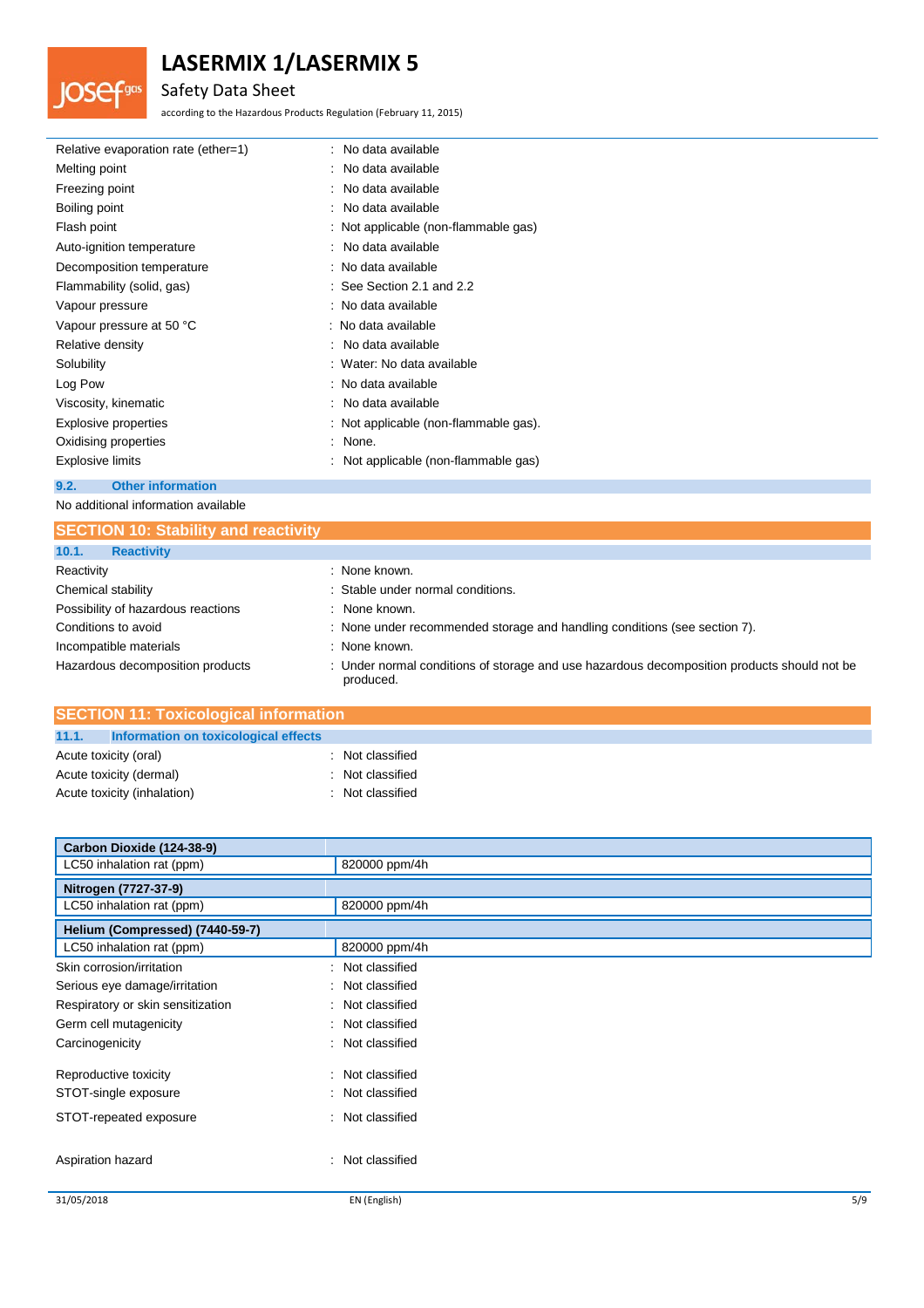## Safety Data Sheet

Fgas

according to the Hazardous Products Regulation (February 11, 2015)

| <b>SECTION 12: Ecological information</b>     |                                                                                                                                                                                                                            |
|-----------------------------------------------|----------------------------------------------------------------------------------------------------------------------------------------------------------------------------------------------------------------------------|
| 12.1.<br><b>Toxicity</b>                      |                                                                                                                                                                                                                            |
| No additional information available           |                                                                                                                                                                                                                            |
|                                               |                                                                                                                                                                                                                            |
| 12.2.<br><b>Persistence and degradability</b> |                                                                                                                                                                                                                            |
| Carbon Dioxide (124-38-9)                     |                                                                                                                                                                                                                            |
| Persistence and degradability                 | No ecological damage caused by this product.                                                                                                                                                                               |
| Nitrogen (7727-37-9)                          |                                                                                                                                                                                                                            |
| Persistence and degradability                 | No ecological damage caused by this product.                                                                                                                                                                               |
| Helium (Compressed) (7440-59-7)               |                                                                                                                                                                                                                            |
| Persistence and degradability                 | No ecological damage caused by this product.                                                                                                                                                                               |
| <b>Bioaccumulative potential</b><br>12.3.     |                                                                                                                                                                                                                            |
| Carbon Dioxide (124-38-9)                     |                                                                                                                                                                                                                            |
| BCF fish 1                                    | (no bioaccumulation)                                                                                                                                                                                                       |
| Log Pow                                       | 0.83                                                                                                                                                                                                                       |
| Bioaccumulative potential                     | No ecological damage caused by this product.                                                                                                                                                                               |
|                                               |                                                                                                                                                                                                                            |
| Nitrogen (7727-37-9)<br>Log Pow               | Not applicable for inorganic gases.                                                                                                                                                                                        |
| Bioaccumulative potential                     | No ecological damage caused by this product.                                                                                                                                                                               |
|                                               |                                                                                                                                                                                                                            |
| Helium (Compressed) (7440-59-7)<br>Log Pow    | Not applicable for inorganic gases.                                                                                                                                                                                        |
| Bioaccumulative potential                     | No ecological damage caused by this product.                                                                                                                                                                               |
| 12.4.                                         |                                                                                                                                                                                                                            |
| <b>Mobility in soil</b>                       |                                                                                                                                                                                                                            |
| Carbon Dioxide (124-38-9)                     |                                                                                                                                                                                                                            |
| Log Pow                                       | 0.83                                                                                                                                                                                                                       |
| Ecology - soil                                | No ecological damage caused by this product.                                                                                                                                                                               |
| Nitrogen (7727-37-9)                          |                                                                                                                                                                                                                            |
| Log Pow                                       | Not applicable for inorganic gases.                                                                                                                                                                                        |
| Ecology - soil                                | No ecological damage caused by this product.                                                                                                                                                                               |
| Helium (Compressed) (7440-59-7)               |                                                                                                                                                                                                                            |
| Log Pow                                       | Not applicable for inorganic gases.                                                                                                                                                                                        |
| Ecology - soil                                | No ecological damage caused by this product.                                                                                                                                                                               |
| 12.5.<br><b>Other adverse effects</b>         |                                                                                                                                                                                                                            |
| Effect on ozone layer                         | : No known effects from this product.                                                                                                                                                                                      |
| <b>GWPmix comment</b>                         | : No known effects from this product.                                                                                                                                                                                      |
|                                               |                                                                                                                                                                                                                            |
| <b>SECTION 13: Disposal considerations</b>    |                                                                                                                                                                                                                            |
| 13.1.<br><b>Disposal methods</b>              |                                                                                                                                                                                                                            |
| Waste treatment methods                       | : Contact supplier if guidance is required. Do not discharge into any place where its<br>accumulation could be dangerous. Ensure that the emission levels from local regulations or<br>operating permits are not exceeded. |
| Product/Packaging disposal recommendations    | : Refer to the CGA Pamphlet P-63 "Disposal of Gases" available at www.cganet.com for<br>more quidance on suitable disposal methods.                                                                                        |
| Ecology - waste materials                     | : None known.                                                                                                                                                                                                              |
| <b>SECTION 14: Transport information</b>      |                                                                                                                                                                                                                            |
| <b>Basic shipping description</b><br>14.1.    |                                                                                                                                                                                                                            |
| In accordance with TDG                        |                                                                                                                                                                                                                            |
| <b>Transportation of Dangerous Goods</b>      |                                                                                                                                                                                                                            |
|                                               |                                                                                                                                                                                                                            |
| UN-No. (TDG)                                  | : UN1956                                                                                                                                                                                                                   |
| <b>TDG Primary Hazard Classes</b>             | : 2.2 - Class 2.2 - Non-Flammable, Non-Toxic Gas.                                                                                                                                                                          |
| <b>Transport Document Description</b>         | : UN1956 Compressed gas, n.o.s., 2.2                                                                                                                                                                                       |

Proper Shipping Name : Compressed gas, n.o.s.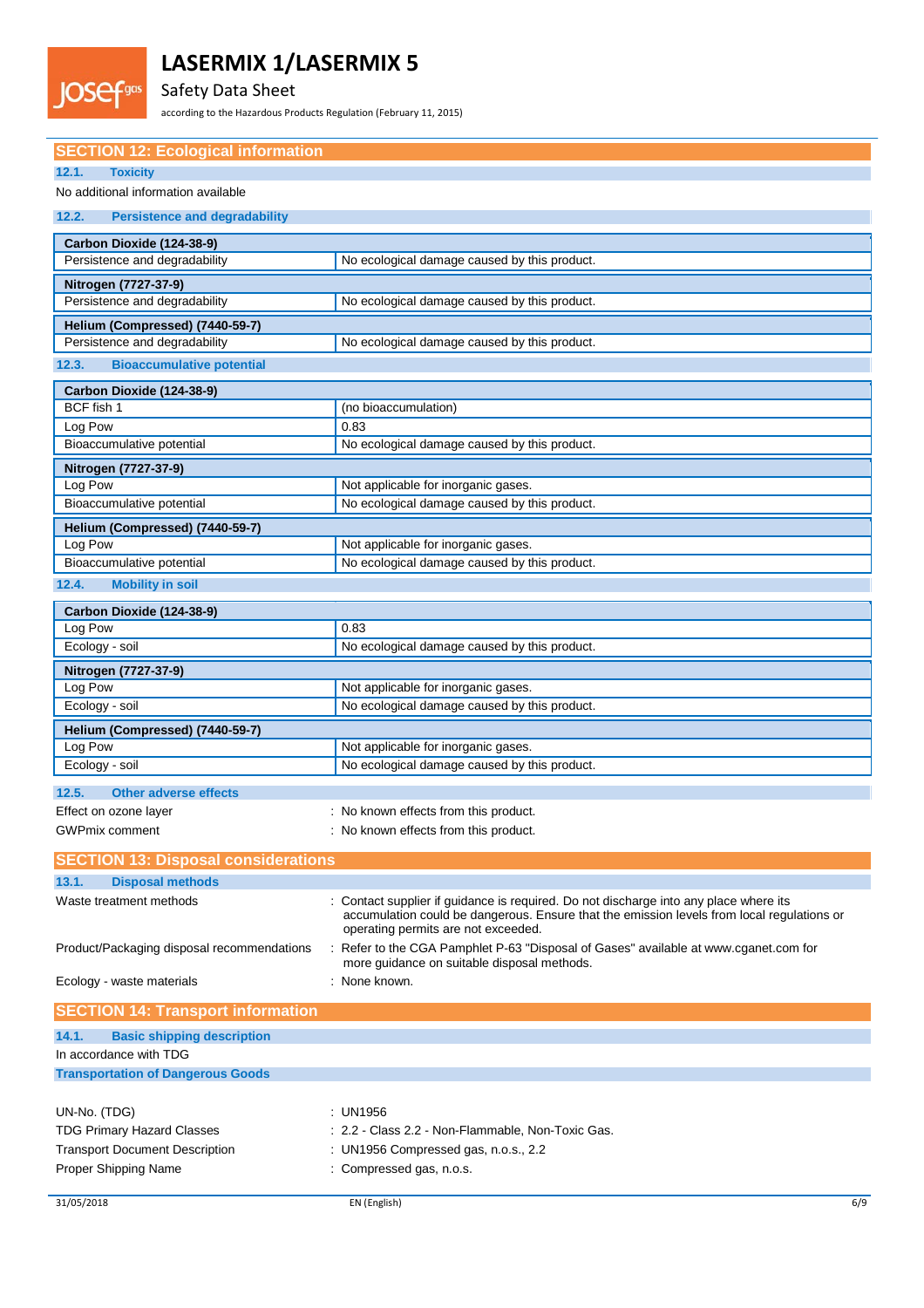

Safety Data Sheet

according to the Hazardous Products Regulation (February 11, 2015)

| Hazard labels (TDG)                                                                                             | : 2.2 - Non-flammable, non-toxic gases                                                                                                                                                                                                                                                                                                                                                                                                                                                                                                                                                                                                                                                                                                                                                                                                                                                                                                                                                                                                                                                                                                                                                                                                                                                                                                                                                                                                                                                                                                                                                                                                                                                                                                                                                                                                                                                                                                                                                                                                                                                                                                                                                                                                                                                                                                                                                                                                                                                                                                                                                                                                                                                                                                                                                                                                                                                                                                                                                                                                                                                                                                                                                                                                                                                                                                                                                                                                                                                                                                                                                                                                                                            |  |  |
|-----------------------------------------------------------------------------------------------------------------|-----------------------------------------------------------------------------------------------------------------------------------------------------------------------------------------------------------------------------------------------------------------------------------------------------------------------------------------------------------------------------------------------------------------------------------------------------------------------------------------------------------------------------------------------------------------------------------------------------------------------------------------------------------------------------------------------------------------------------------------------------------------------------------------------------------------------------------------------------------------------------------------------------------------------------------------------------------------------------------------------------------------------------------------------------------------------------------------------------------------------------------------------------------------------------------------------------------------------------------------------------------------------------------------------------------------------------------------------------------------------------------------------------------------------------------------------------------------------------------------------------------------------------------------------------------------------------------------------------------------------------------------------------------------------------------------------------------------------------------------------------------------------------------------------------------------------------------------------------------------------------------------------------------------------------------------------------------------------------------------------------------------------------------------------------------------------------------------------------------------------------------------------------------------------------------------------------------------------------------------------------------------------------------------------------------------------------------------------------------------------------------------------------------------------------------------------------------------------------------------------------------------------------------------------------------------------------------------------------------------------------------------------------------------------------------------------------------------------------------------------------------------------------------------------------------------------------------------------------------------------------------------------------------------------------------------------------------------------------------------------------------------------------------------------------------------------------------------------------------------------------------------------------------------------------------------------------------------------------------------------------------------------------------------------------------------------------------------------------------------------------------------------------------------------------------------------------------------------------------------------------------------------------------------------------------------------------------------------------------------------------------------------------------------------------------|--|--|
|                                                                                                                 |                                                                                                                                                                                                                                                                                                                                                                                                                                                                                                                                                                                                                                                                                                                                                                                                                                                                                                                                                                                                                                                                                                                                                                                                                                                                                                                                                                                                                                                                                                                                                                                                                                                                                                                                                                                                                                                                                                                                                                                                                                                                                                                                                                                                                                                                                                                                                                                                                                                                                                                                                                                                                                                                                                                                                                                                                                                                                                                                                                                                                                                                                                                                                                                                                                                                                                                                                                                                                                                                                                                                                                                                                                                                                   |  |  |
| <b>TDG Special Provisions</b><br>Explosive Limit and Limited Quantity Index<br>Excepted quantities (TDG)        | : 16 - (1) The technical name of at least one of the most dan gerous substances that<br>predominantly contributes to the hazard or hazards posed by the dangerous goods must be<br>shown, in parentheses, on the shipping document following the shipping name in accordance<br>with clause $3.5(1)(c)(ii)(A)$ of Part 3 (Documentation). The t echnical name must also be shown,<br>in parentheses, on a small means of containment or on a ta g following the shipping name in<br>accordance with subsections 4.11(2) and (3) of Part 4 (Dangerous Goods Safety Marks). (2)<br>Despite subsection (1), the technical name for the following dangerous goods is not required to<br>be shown on a shipping document or on a small means of c ontainment when Canadian law for<br>domestic transport or an international convention for interna tional transport prohibits the<br>disclosure of the technical name: (a)UN1544, ALKALOID SALTS, SOLID, N.O.S. or<br>ALKALOIDS, SOLID, N.O.S; (b)UN1851, MEDICINE, LIQUID, TOXIC, N.O.S; (c)UN3140,<br>ALKALOID SALTS, LIQUID, N.O.S. or ALKALOIDS, LIQUI D, N.O.S; (d)UN3248, MEDICINE,<br>LIQUID, FLAMMABLE, TOXIC, N.O.S; or (e)UN3249, MED ICINE, SOLID, TOXIC, N.O.S. An<br>example in Canada is the "Food and Drugs Act". (3) Despit e subsection (1), the technical name<br>for the following dangerous goods is not required to be sho wn on a small means of<br>containment: (a)UN2814, INFECTIOUS SUBSTANCE, AFF ECTING HUMANS; or (b)UN2900,<br>INFECTIOUS SUBSTANCE, AFFECTING ANIMALS. SOR/2014-306<br>148 - (1) Part 5 (Means of Containment) does not apply to r adiation detectors that contain<br>these dangerous goods in non-refillable pressure receptacl es if (a)the working pressure in each<br>receptacle is less than 5 000 KPa; (b) the capacity of each receptacle is less than 12 L; (c) each<br>receptacle has a minimum burst pressure of (i) at least 3 tim es the working pressure, when the<br>receptacle is fitted with a relief device, or (ii) at least 4 times the working pressure, when the<br>receptacle is not fitted with a relief device; (d)each receptac le is manufactured from material<br>that will not fragment upon rupture; (e)each detector is man ufactured under a quality assurance<br>program; ISO 9001:2008 is an example of a quality assuran ce program. (f) the detectors are<br>transported in strong outer means of containment; and (g)a detector in its outer means of<br>containment is capable of withstanding a 1.2 m drop test without breakage of the detector or<br>rupture of the outer means of containment. (2) Part 5 (Means of Containment) does not apply to<br>radiation detectors that contain these dangerous goods in n on-refillable pressure receptacles<br>and that are included in equipment, if (a)the conditions set out in paragraphs (1)(a) to (e) are<br>met; and (b)the equipment is contained in a strong outer m eans of containment or the<br>equipment affords the detectors with protection that is equi valent to that provided by a strong<br>outer means of containment. (3) These Regulations, except for Part 1 (Coming into Force,<br>Repeal, Interpretation, General Provisions and Special Cases) and Part 2 (Classification), do<br>not apply to radiation detectors that contain these dangerou s goods in non-refillable pressure<br>receptacles, including detectors in radiation detection systems, if the detectors meet the<br>requirements of subsection (1) or (2), as applicable, and the capacity of the receptacles that<br>contain the detectors is less than 50 mL. SOR/2014-306<br>: 0.125 L<br>E <sub>0</sub> |  |  |
| Passenger Carrying Road Vehicle or Passenger : 75 L                                                             |                                                                                                                                                                                                                                                                                                                                                                                                                                                                                                                                                                                                                                                                                                                                                                                                                                                                                                                                                                                                                                                                                                                                                                                                                                                                                                                                                                                                                                                                                                                                                                                                                                                                                                                                                                                                                                                                                                                                                                                                                                                                                                                                                                                                                                                                                                                                                                                                                                                                                                                                                                                                                                                                                                                                                                                                                                                                                                                                                                                                                                                                                                                                                                                                                                                                                                                                                                                                                                                                                                                                                                                                                                                                                   |  |  |
| Carrying Railway Vehicle Index                                                                                  |                                                                                                                                                                                                                                                                                                                                                                                                                                                                                                                                                                                                                                                                                                                                                                                                                                                                                                                                                                                                                                                                                                                                                                                                                                                                                                                                                                                                                                                                                                                                                                                                                                                                                                                                                                                                                                                                                                                                                                                                                                                                                                                                                                                                                                                                                                                                                                                                                                                                                                                                                                                                                                                                                                                                                                                                                                                                                                                                                                                                                                                                                                                                                                                                                                                                                                                                                                                                                                                                                                                                                                                                                                                                                   |  |  |
| 14.2.<br><b>Transport information/DOT - USA</b><br><b>Department of Transport</b>                               |                                                                                                                                                                                                                                                                                                                                                                                                                                                                                                                                                                                                                                                                                                                                                                                                                                                                                                                                                                                                                                                                                                                                                                                                                                                                                                                                                                                                                                                                                                                                                                                                                                                                                                                                                                                                                                                                                                                                                                                                                                                                                                                                                                                                                                                                                                                                                                                                                                                                                                                                                                                                                                                                                                                                                                                                                                                                                                                                                                                                                                                                                                                                                                                                                                                                                                                                                                                                                                                                                                                                                                                                                                                                                   |  |  |
|                                                                                                                 |                                                                                                                                                                                                                                                                                                                                                                                                                                                                                                                                                                                                                                                                                                                                                                                                                                                                                                                                                                                                                                                                                                                                                                                                                                                                                                                                                                                                                                                                                                                                                                                                                                                                                                                                                                                                                                                                                                                                                                                                                                                                                                                                                                                                                                                                                                                                                                                                                                                                                                                                                                                                                                                                                                                                                                                                                                                                                                                                                                                                                                                                                                                                                                                                                                                                                                                                                                                                                                                                                                                                                                                                                                                                                   |  |  |
| DOT NA no.<br>UN-No.(DOT)<br><b>DOT Symbols</b>                                                                 | <b>UN1956</b><br>1956<br>: G - Identifies PSN requiring a technical name                                                                                                                                                                                                                                                                                                                                                                                                                                                                                                                                                                                                                                                                                                                                                                                                                                                                                                                                                                                                                                                                                                                                                                                                                                                                                                                                                                                                                                                                                                                                                                                                                                                                                                                                                                                                                                                                                                                                                                                                                                                                                                                                                                                                                                                                                                                                                                                                                                                                                                                                                                                                                                                                                                                                                                                                                                                                                                                                                                                                                                                                                                                                                                                                                                                                                                                                                                                                                                                                                                                                                                                                          |  |  |
| <b>Transport Document Description</b><br>Proper Shipping Name (DOT)<br>Contains Statement Field Selection (DOT) | : UN1956 Compressed gas, n.o.s., 2.2<br>: Compressed gas, n.o.s.<br>: DOT_TECHNICAL - Proper Shipping Name - Technical (D OT)                                                                                                                                                                                                                                                                                                                                                                                                                                                                                                                                                                                                                                                                                                                                                                                                                                                                                                                                                                                                                                                                                                                                                                                                                                                                                                                                                                                                                                                                                                                                                                                                                                                                                                                                                                                                                                                                                                                                                                                                                                                                                                                                                                                                                                                                                                                                                                                                                                                                                                                                                                                                                                                                                                                                                                                                                                                                                                                                                                                                                                                                                                                                                                                                                                                                                                                                                                                                                                                                                                                                                     |  |  |
| Class (DOT)<br>Division (DOT)                                                                                   | : 2.2 - Class 2.2 - Non-flammable compressed gas 49 CFR 1 73.115<br>: 2.2                                                                                                                                                                                                                                                                                                                                                                                                                                                                                                                                                                                                                                                                                                                                                                                                                                                                                                                                                                                                                                                                                                                                                                                                                                                                                                                                                                                                                                                                                                                                                                                                                                                                                                                                                                                                                                                                                                                                                                                                                                                                                                                                                                                                                                                                                                                                                                                                                                                                                                                                                                                                                                                                                                                                                                                                                                                                                                                                                                                                                                                                                                                                                                                                                                                                                                                                                                                                                                                                                                                                                                                                         |  |  |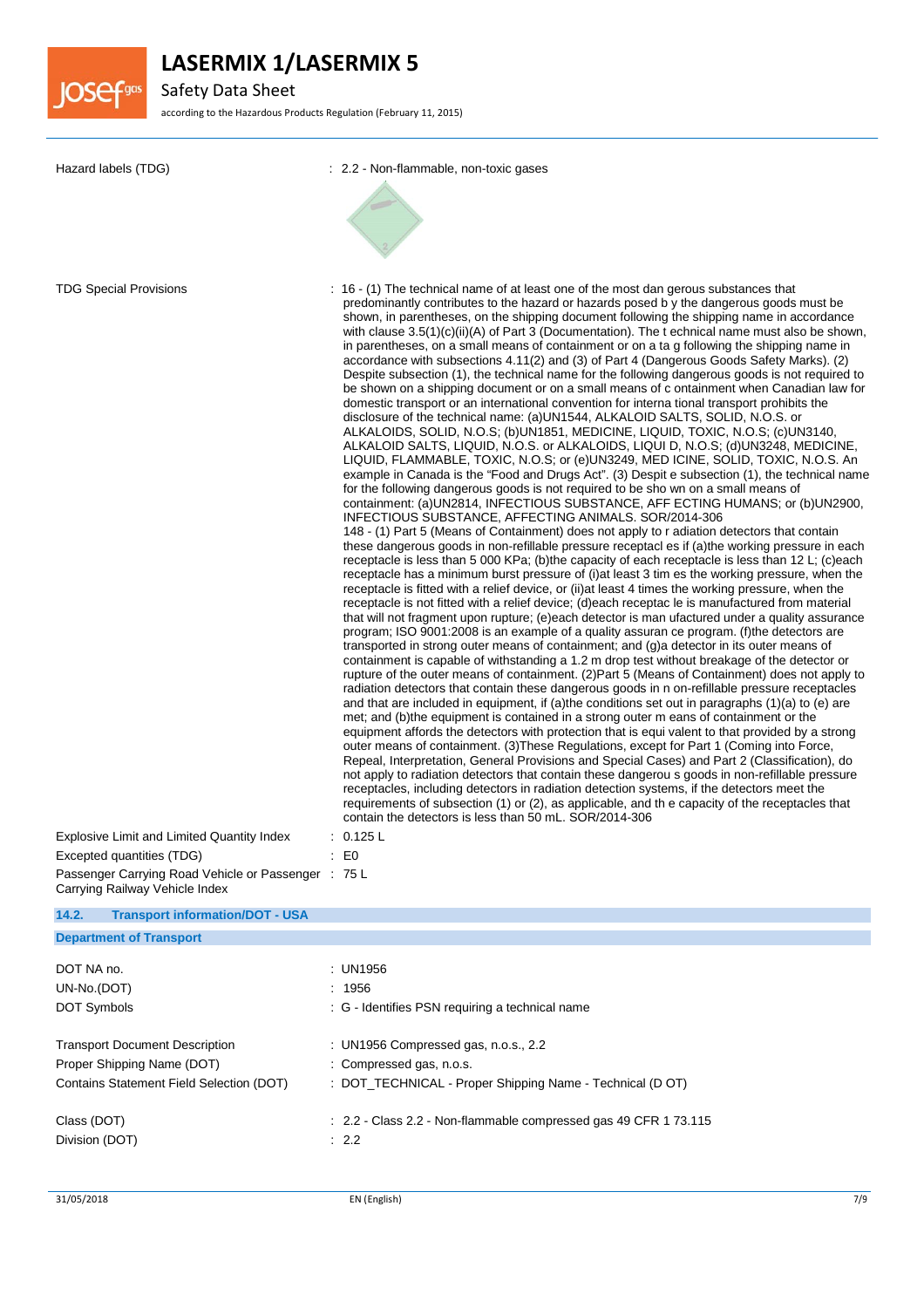

### Safety Data Sheet

according to the Hazardous Products Regulation (February 11, 2015)

| Hazard labels (DOT)                                                         | : 2.2 - Non-flammable gas                                                                                 |
|-----------------------------------------------------------------------------|-----------------------------------------------------------------------------------------------------------|
|                                                                             |                                                                                                           |
|                                                                             |                                                                                                           |
| Dangerous for the environment                                               | : No                                                                                                      |
|                                                                             |                                                                                                           |
| DOT Packaging Exceptions (49 CFR 173.xxx)                                   | : 306,307                                                                                                 |
| DOT Packaging Non Bulk (49 CFR 173.xxx)                                     | : 302,305                                                                                                 |
| DOT Packaging Bulk (49 CFR 173.xxx)                                         | : 314,315                                                                                                 |
| DOT Quantity Limitations Passenger aircraft/rail : 75 kg<br>(49 CFR 173.27) |                                                                                                           |
| DOT Quantity Limitations Cargo aircraft only (49 : 150 kg)<br>CFR 175.75)   |                                                                                                           |
| DOT Vessel Stowage Location                                                 | : A - The material may be stowed "on deck" or "under dec k" on a cargo vessel andnoa<br>passenger vessel. |
|                                                                             |                                                                                                           |

Other information **contracts** : No supplementary information available.

| 14.3.<br>Air and sea transport                                                                               |                                                                                                                         |
|--------------------------------------------------------------------------------------------------------------|-------------------------------------------------------------------------------------------------------------------------|
| <b>IMDG</b>                                                                                                  |                                                                                                                         |
| UN-No. (IMDG)<br>Proper Shipping Name (IMDG)<br><b>Transport Document Description (IMDG)</b><br>Class (IMDG) | : 1956<br>: Compressed gas, n.o.s.<br>: UN 1956 Compressed gas, n.o.s., 2.2<br>: 2.2 - Non-flammable, non-toxic gases   |
| <b>IATA</b>                                                                                                  |                                                                                                                         |
| UN-No. (IATA)<br>Proper Shipping Name (IATA)<br><b>Transport Document Description (IATA)</b><br>Class (IATA) | : 1956<br>: Compressed gas, n.o.s.<br>: UN 1956 Compressed gas, n.o.s., 2.2<br>: 2.2 - Gases : Non-flammable, non-toxic |

### **SECTION 15: Regulatory information**

**15.1. National regulations**

| Carbon Dioxide (124-38-9)                             |
|-------------------------------------------------------|
| Listed on the Canadian DSL (Domestic Substances List) |
| Nitrogen (7727-37-9)                                  |
| Listed on the Canadian DSL (Domestic Substances List) |
| Helium (Compressed) (7440-59-7)                       |
| Listed on the Canadian DSL (Domestic Substances List) |
| 15.2. International regulations                       |

| Carbon Dioxide (124-38-9)                                                                          |
|----------------------------------------------------------------------------------------------------|
| Listed on the AICS (Australian Inventory of Chem ical Substances)                                  |
| Listed on IECSC (Inventory of Existing Chemical Substances Produced or Imported in China)          |
| Listed on the EEC inventory EINECS (European Inventory of Existing Commercial Chemical Substances) |
| Listed on the Japanese ENCS (Existing & New Chemical Substances) inventory                         |
| Listed on the Korean ECL (Existing Chemicals Li st)                                                |
| Listed on NZIoC (New Zealand Inventory of Che micals)                                              |
| Listed on PICCS (Philippines Inventory of Chemi cals and Chemical Substances)                      |
| Listed on the United States TSCA (Toxic Substan ces Control Act) inventory                         |
| Listed on INSQ (Mexican National Inventory of C hemical Substances)                                |
| Listed on Turkish inventory of chemical                                                            |